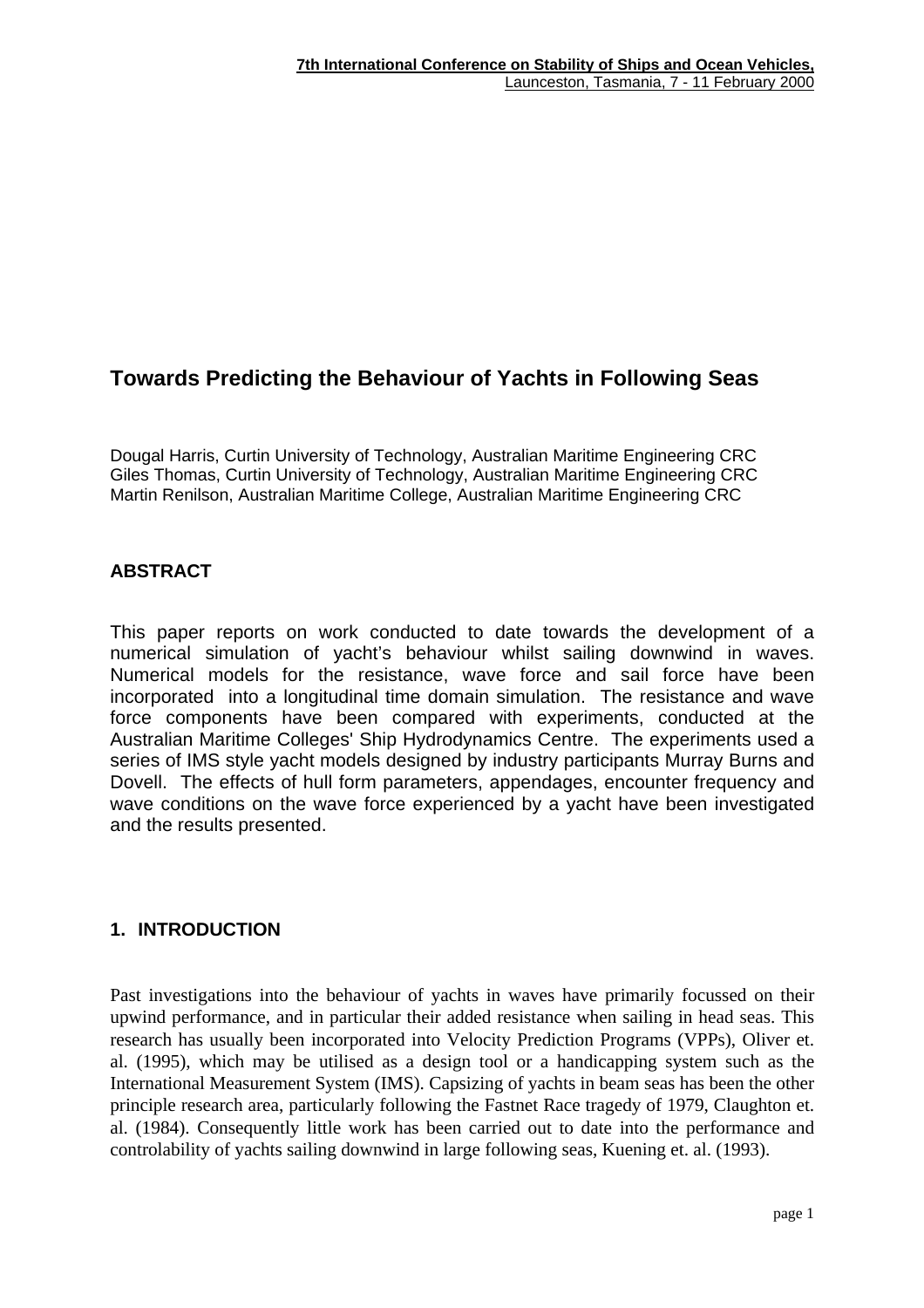Yachts racing in many of today's high profile yacht races eg. Volvo Race around the World, Around Alone and The Millenium Race will spend the majority of their time sailing downwind in following seas. The ability of a yacht to sail fast in severe following seas and stay in control will therefore have a major influence on its ability to win such a race, and its ability to survive the harsh conditions they experience. At present, designers have no tools for the systematic comparison of different designs in order to ascertain their downwind performance and controlability in following seas. The objective of this project is to develop a computer program that may be utilised in the design, design selection and optimisation of yachts, by modelling their downwind performance in following seas.

Work done by two of the authors (Thomas and Renilson, 1991) and others (Grim, 1962, Du Cane et. al., 1962, Umeda, 1984) has shown that the surging behaviour of powered vessels in following seas can be modelled mathematically. This surging behaviour is caused by the longitudinal force imposed on the vessel by the wave, which is a function of the vessel's position in the wave. The surging can cause the vessel to travel at a mean speed greater than that in calm water, whilst if the vessel accelerates to wave phase velocity the vessel is said to be 'surf-riding'.

The vessels utilised in following sea studies to date have predominantly been propeller driven, traditionally shaped craft with large displacement to length ratios. In comparison, racing yachts generally have small displacement to length ratios, have a large amount of shape above the calm waterline ie. flare and bow and stern overhangs and are powered by sails, whose thrust varies significantly with apparent wind speed and hence vessel velocity.

This paper reports on the work to date in developing the tools to predict the performance and controlability of yachts sailing downwind in following seas. A numerical simulation has been developed to model the longitudinal motion of a yacht and two of the three individual components of this simulation have been validated through towing tank experiments.

# **2. NUMERICAL MODEL**

To predict the performance of a yacht operating in following waves a numerical model of the yacht's response to external forces and moments is being developed. Due to the highly nonlinear nature of the response of a vessel operating in a following seaway the numerical model is solved in the time domain.

The present model takes into account forces induced by the sails, hull and waves. These are resolved to obtain a total force which is then applied over a specified time interval; the resultant acceleration is used to determine the new velocity, position in wave and relative wind velocities.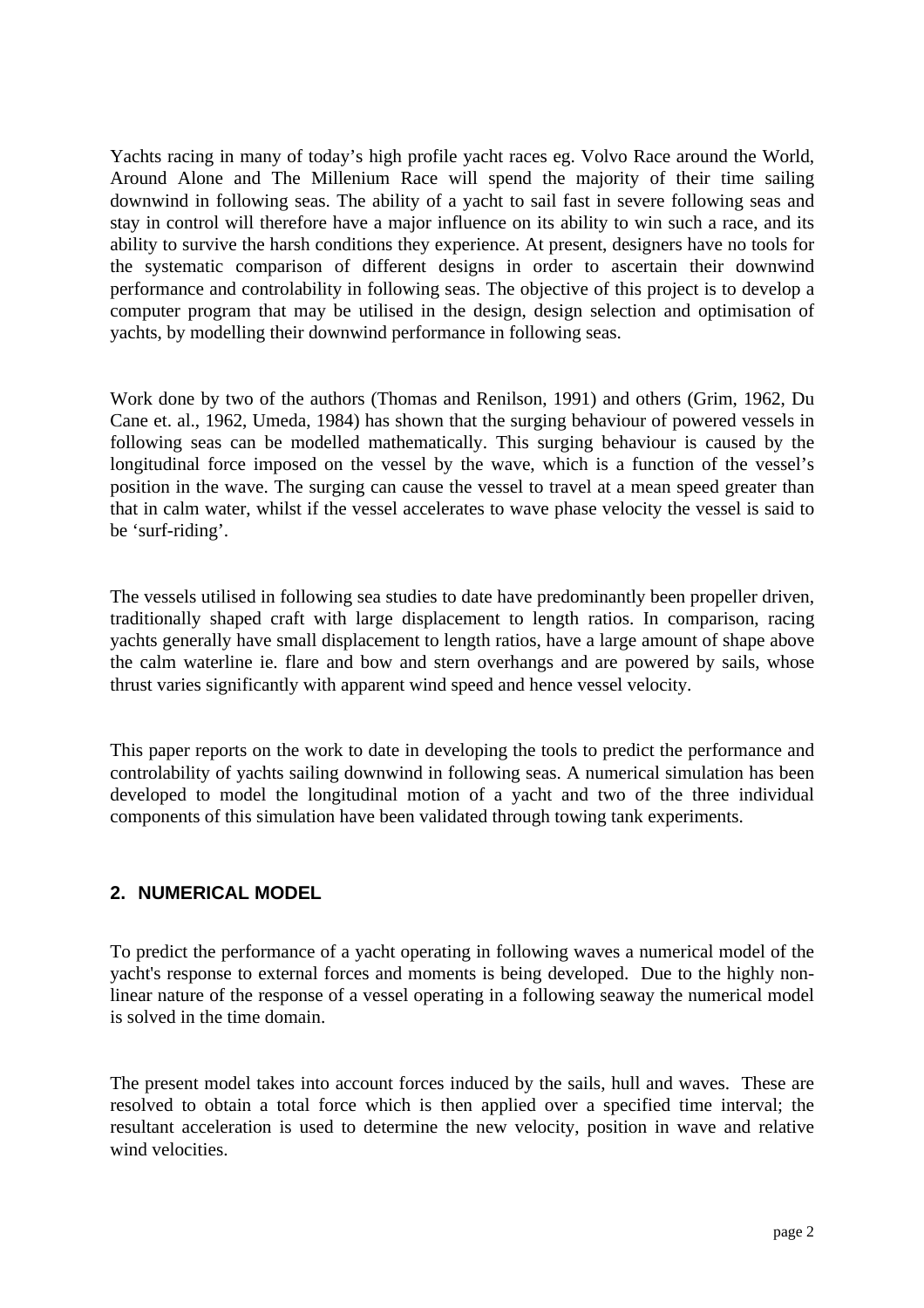Fig.1 indicates the coordinate system being employed:



**Figure 1.** Notation

The longitudinal equation of motion adopted for the numerical model is shown below:

$$
m\dot{u} = X_{\mathbf{x}}(\mathbf{x}) + R(u) + T(V_{wa})
$$

where m is the mass of the vessel (physical mass + added mass);  $X_{\xi}$  is the longitudinal wave force which is dependent on the yacht's non-dimensional position in the wave, ξ; R is the resistance force and is dependent on the yacht velocity, u; and T is the thrust provided by the sails and is dependent on the apparent wind velocity,  $V_{wa}$ .

The method for calculating the upright calm water resistance is based on the extensive experimental and theoretical study undertaken at the Delft University of Technology (Kuening et. al. 1999). This research was mainly conducted with a view to windward performance prediction of typical IMS style yachts, with the range of Froude numbers tested being 0.1-0.6. However in surf-riding conditions it is not uncommon for yachts to experience speeds in excess of this range. Therefore the model proposed by Gerritsma et. al. (1993) for calm water resistance prediction is utilised in the speed range Fn 0.6-0.75.

Wave induced forces and moments on a yacht in following waves are extremely complex, due to the number of non-linear forces involved. To simplify the problem only the longitudinal case is investigated, and a quasi-static assumption made producing forces as a function of the yacht's position in the wave only. This is deemed appropriate as yachts operating in a following seaway predominantly have a velocity at, or close to, wave phase velocity.

The predominant longitudinal force induced by the wave is the Froude-Krylov force. Due to the very low encounter frequency diffraction forces may be ignored. The Froude-Krylov forces arise from the undisturbed pressure field acting on the submerged surface of the hull, given by (Umeda, 1990):

$$
X(\mathbf{x}) = -\mathbf{r} g \mathbf{z} k \int_{AP}^{FP} e^{-kd(x)} S(x) \sin(2\mathbf{p} \mathbf{x} + k x_w) dx
$$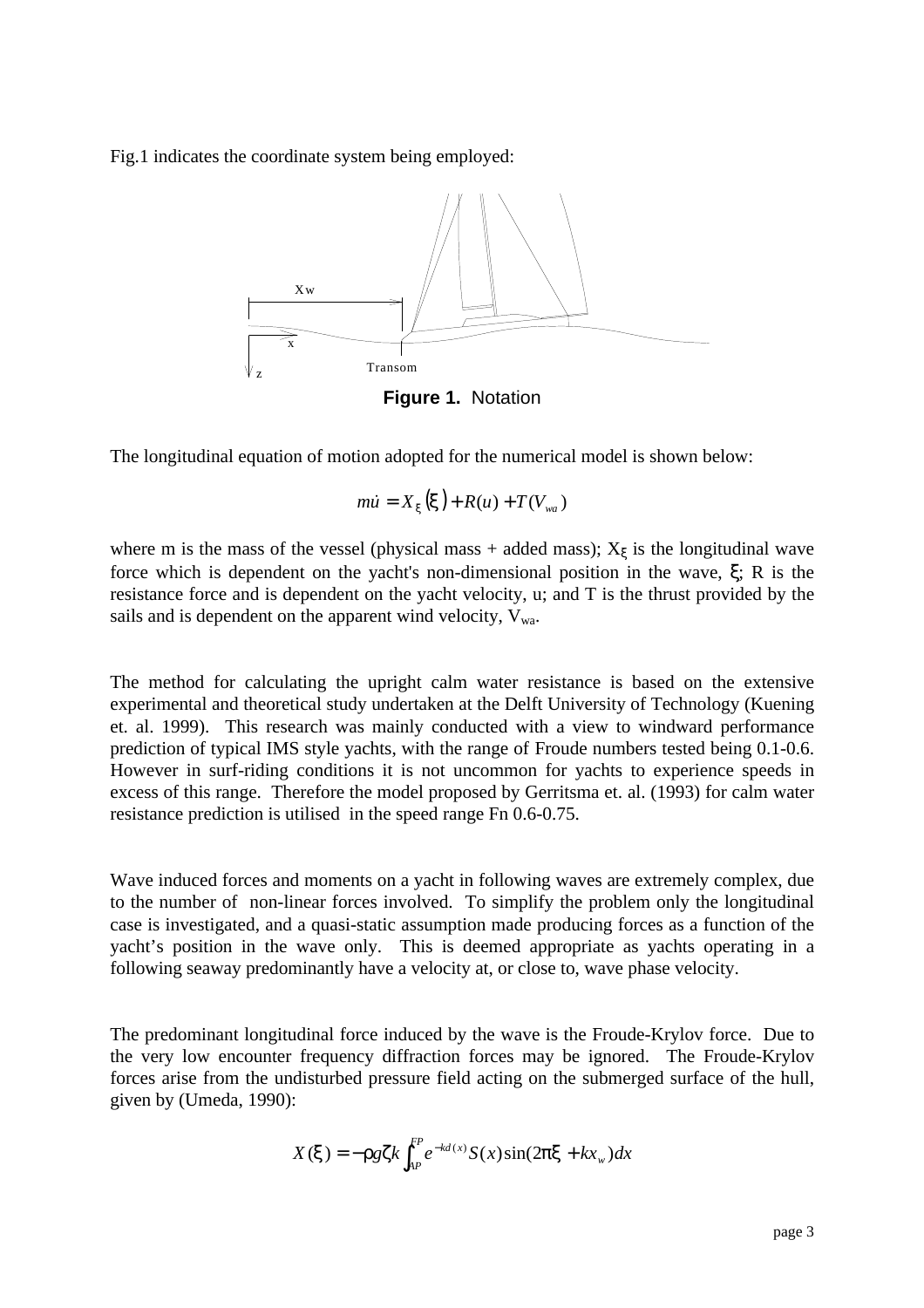where  $S(x)$  is the sectional area at a distance  $x_w$  along the vessel (measured from the transom). Using linear seakeeping theory, the wave pressure is assumed to act up to the calm water free surface position as the wave height is assumed to be small.

A sail force model proposed by Hazen (1980) is used in the initial sail force computer code. This model is used as a basis in many VPPs, for example the IMS handicap system.

When sailing directly downwind all thrust provided from the sail is purely from drag. Hence the sail thrust is given by:

$$
T(V_{wa}) = 0.5 \cdot \boldsymbol{r}_a \cdot V_{wa}^2 \cdot C_D
$$

where  $V_{wa}$  is the apparent wind velocity and  $r_a$  is the air density.

With all the forces effectively accounted for it is possible to construct a numerical simulation. The results from two simulations shown in Fig.2 illustrate the yacht's behaviour under two different wave conditions. Both simulations begin with the same true wind velocity and at the same position in the wave,  $\xi=0$  (transom on wave crest).



**Figure 2.** Example Simulation; AME 004, LWL=10.0m, λ=20.0m, V<sub>w</sub>=15 knots.

The velocity of the yacht in the wave height of 0.6m fluctuates periodically as it moves through different positions in the wave. In this case the wave is overtaking the yacht; when the yacht is travelling fastest it will be closest to wave celerity and will hence spend more time in this section of the wave. In this instance, although the yacht is not surf-riding, the average velocity is slightly greater than it would be in flat water under the same wind conditions. When the wave height is increased (2.0m) the wave force is increased sufficiently to accelerate the yacht's velocity to wave celerity. In this instance the yacht's longitudinal position in the wave reaches a stable equilibrium, and the yacht is surf-riding. The yacht's velocity is significantly increased over its flat water velocity under the same wind conditions.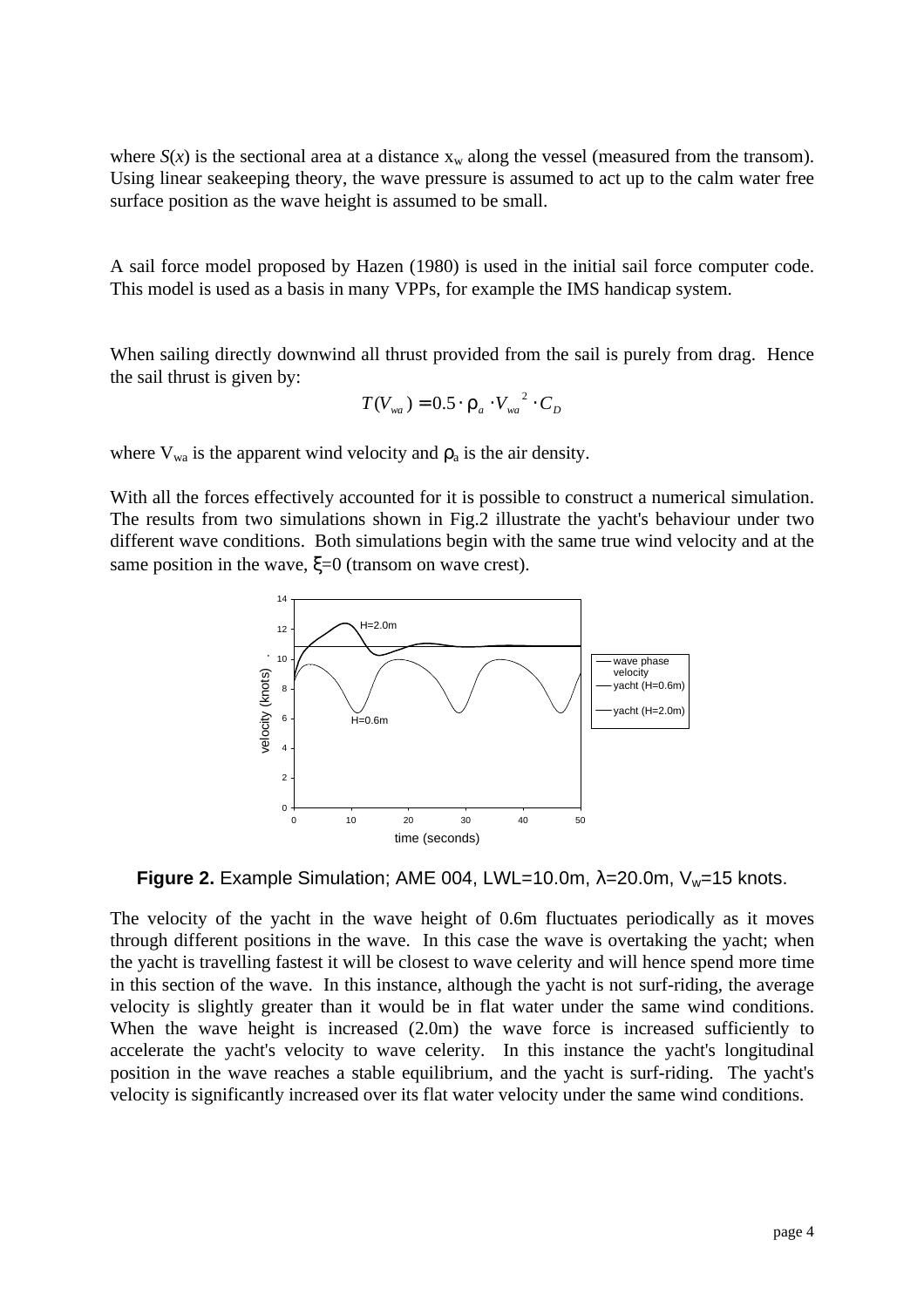Simulation results of non-linear systems are sensitive to the simulation initial conditions. Therefore, when comparing different simulations care must be exercised to ensure that the initial conditions are identical. It is possible to generate phase plane plots from the simulation output. Such a plot illustrates the mathematical model's sensitivity to initial conditions, Fig. 3:



**Figure 3.** Phase plane portrait. AME004, I=20.0m, H=1.0m, true wind velocity=7.0m/s

From this phase plane portrait it may be seen that for vessels with the same initial position of ξ=0 the resulting average velocity may be considerably different depending on whether the vessel converges on a stable attractor (U/Cw=1), which in physical terms represents surfriding, or oscillates periodically as the vessel surges with each passing wave. The initial conditions leading to surf-riding can be determined by calculating trajectories from an unstable equilibrium as shown in Umeda (1990).

#### **3. EXPERIMENTS**

Experiments were conducted to validate the wave force and resistance force models used in the numerical model for several wave conditions and hull forms. The experiments were conducted in the towing tank at the Ship Hydrodynamics Centre of the Australian Maritime College. The towing tank is 60m long, 3.5m wide and 1.5m deep. It was decided to conduct a series of experiments similar to those conducted by Thomas and Renilson(1991). The experiments conducted were semi-captive using a dual post system with the model free to heave and pitch while being constrained in surge, sway, yaw and roll. Measurements of heave, pitch, surge force and sway force were taken. A wave probe was positioned one wave length in front of the transom to determine the model's position relative to the wave, and a stationary wave probe was used to measure the wave profile. The data was recorded on a PC at a sampling frequency of 100 Hz for 10 seconds.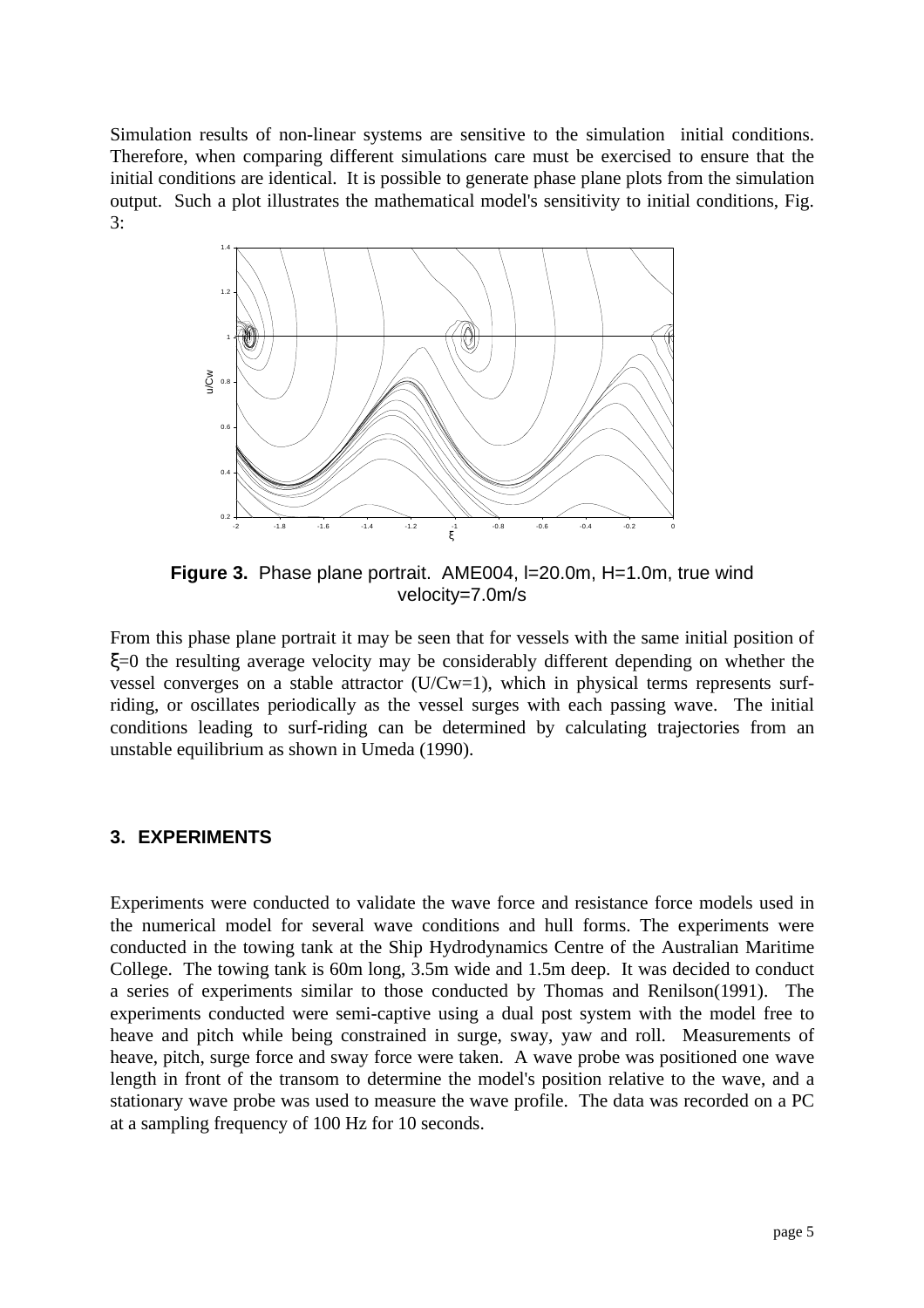The parent hull, model 004, of the AME CRC systematic yacht hull series, was used for the experiments investigating the influence of wave conditions on the longitudinal wave force, Fig .4.



**Figure 4.** Body plan AME 004.

In order to investigate the effect on wave force of a change in length-displacement ratio the displacement of model AME 004 was both increased, to give AME 004X, and reduced, to give AME 004Y. Experiments were also conducted on two further models to investigate the influence of hull form parameters on the wave induced surge force. These experiments were used to determine whether the numerical model is sensitive enough to predict the change in wave force due to a subtle, yet realistic, change in hull form. The hull form differences between 004 (the parent hull form), 018 and 017 occur aft of amidships. Model 018 has a flat, shallow aft section and a large transom, while 017 has deeper, narrower sections with increased rocker in the aft profile leading to a smaller transom. The parent hull of the systematic series, 004, has a hull form aft which lies between 018 and 017. All the models were designed by the project industry participant Murray, Burns and Dovell. Full scale principal parameters of Models 004, 004X, 004Y, 017 and 018 of the AME systematic series are presented in Table I.

|                    | <b>AME 004</b>     | AME 004X          | <b>AME 004Y</b>  | <b>AME 017</b>    | <b>AME 018</b>      |
|--------------------|--------------------|-------------------|------------------|-------------------|---------------------|
| Length W.L.        | 10.0 <sub>m</sub>  | 10.6 <sub>m</sub> | 9.1 <sub>m</sub> | 10.0 <sub>m</sub> | 10.0 <sub>m</sub>   |
| Beam W.L.          | 2.654m             | 2.72 <sub>m</sub> | 2.46m            | 2.653m            | 2.654m              |
| Draft (canoe body) | 0.417m             | 0.5 <sub>m</sub>  | 0.32m            | 0.416m            | 0.418m              |
| Displacement       | 5100 <sub>kg</sub> | 6315kg            | 3885kg           | 5100kg            | 5100 <sub>kg</sub>  |
| Cp                 | 0.535              | 0.57              | 0.49             | 0.535             | 0.534               |
| <b>Model Scale</b> | 1:6.667 & 1:5      | 1:6.667           | 1:6.667          | 1:5               | 1:5                 |
| Full Transom area  | $0.840m^2$         | $0.840m^2$        | $0.840m^2$       | $0.662m^2$        | 1.048m <sup>2</sup> |
| $LCB$ (from FP)    | $-5.418m$          | $-5.42m$          | $-5.42m$         | $-5.414m$         | $-5.421m$           |
| LCF (from FP)      | $-5.593m$          | $-5.59m$          | $-5.59m$         | $-5.664m$         | $-5.542m$           |

**Table I.** Full scale hull principal parameters

The original model of AME 004 had a  $LWL = 2.0$ m which restricted the maximum wave length to vessel length ratio to 1.5; since assuming deep water wave theory the maximum wave length attainable, without distortion at a water depth of 1.5m, is 3.0m. With this restriction it was decided to construct a LWL  $= 1.5$ m scale model of AME 004 so a ship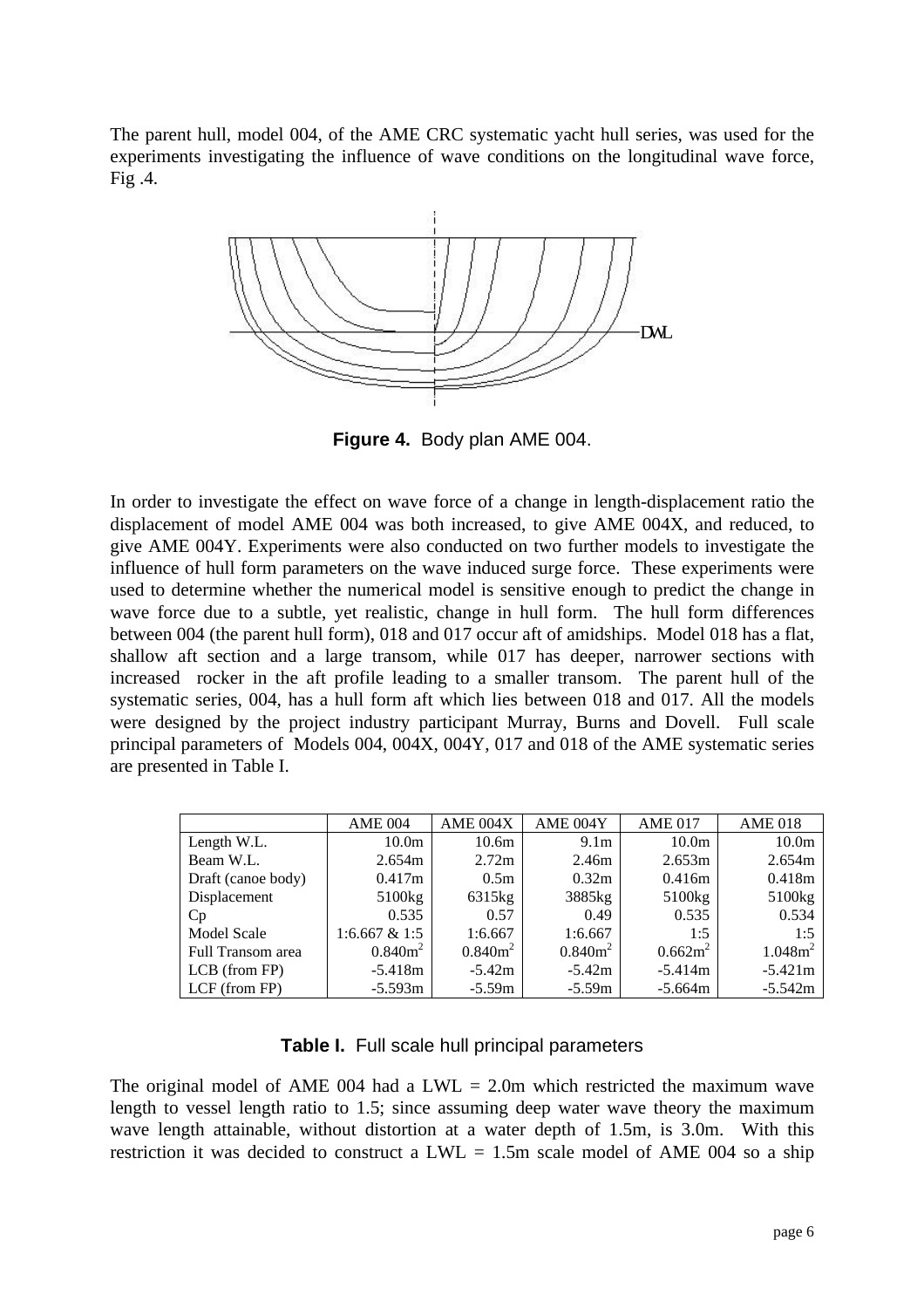length to wave length ratio of 2.0 could be attained. This also allowed an investigation into the effect of scaling of following sea wave force measurements to be conducted. Models 017 and 018 were constructed with a 2.0m waterline length for consistency with other models in the AME systematic yacht hull series.

The influence of the appendages (keel and rudder) on the longitudinal wave force were also assessed by testing AME 004 both with and without appendages. When testing without appendages the displacement of the vessel was decreased so the hull floated at its design draft and trim.

The experimental test matrix used during experiments on the AME systematic yacht hull series is outlined in Table II.

| <b>Systematic Series Yacht Hull</b> | H/I              | 1/LWL |
|-------------------------------------|------------------|-------|
| 004 (LWL= $1.5m$ )                  | 1/25             | 1.0   |
| 004 (LWL= $1.5m$ )                  | 1/30, 1/25, 1/20 | 1.5   |
| 004 (LWL=1.5m)                      | 1/25             | 2.0   |
| $004X$ (LWL=1.5m)                   | 1/25             | 1.5   |
| $004Y$ (LWL=1.5m)                   | 1/25             | 1.5   |
| $004$ (LWL=2.0m, with appendages)   | 1/25             | 1.5   |
| 004 (LWL=2.0m, without appendages)  | 1/25             | 1.5   |
| 018                                 | 1/30, 1/25, 1/20 | 1.0   |
| 018                                 | 1/30, 1/25, 1/20 | 1.5   |
| 017                                 | 1/30, 1/25, 1/20 | 1.0   |
| 017                                 | 1/30, 1/25, 1/20 | 1.5   |

| <b>Table II</b> Test Matrix |
|-----------------------------|
|                             |

### **4. RESULTS AND DISCUSSION**

The longitudinal wave force was determined by subtracting the calm water resistance from the overall drag measured:

$$
X_x = X_{M} - R(u)
$$

where  $X_M$  is the total measured force on the model and  $R(u)$  the calm water resistance at velocity u.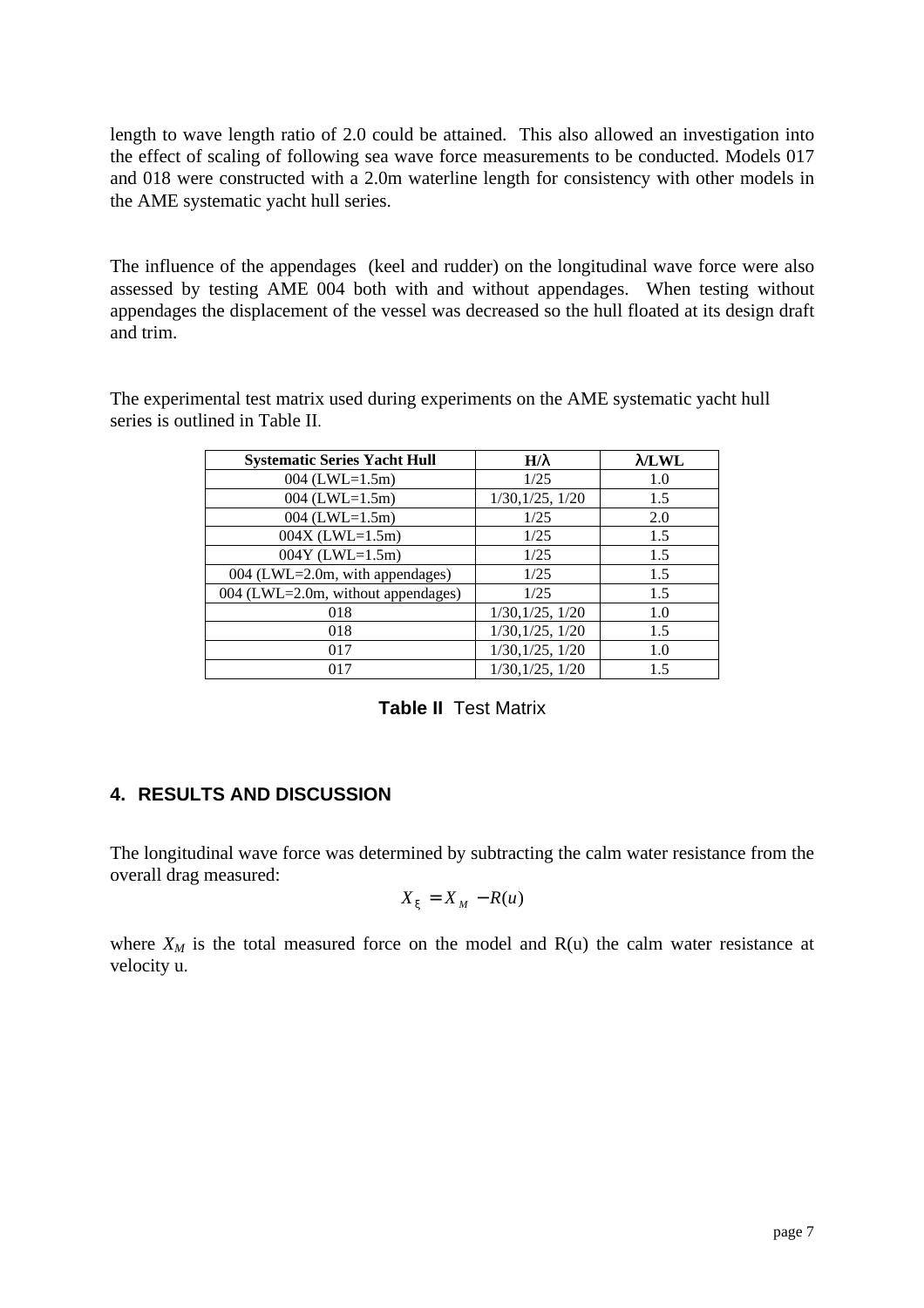

**Figure 5.** Resistance curve AME 004

As may be seen in Fig. 5 the calm water resistance results compared extremely well with theory up to Fn~0.65, however at the higher speeds the older regression polynomial proposed by Gerritsma et. al. (1992) does not agree as well with experiments. Initially during the following seas experiments a trimming moment was added to the model, usually utilised in model yacht tank testing to simulate the trimming moment induced by the sail force, however this led to nose diving problems. Therefore no trimming moment was applied to the model during either the wave or calm water experiments. From a practical standpoint, this may be assumed to be acceptable since when sailing downwind in large waves the crew weight would be moved aft and there may be considerable vertical lift from the spinnaker, therefore providing only a small net trimming moment.



**Figure 6.** Wave Force vs Vessel Position in Wave. AME 004, λ/LWL=1.5, H/LWL=1/25

Fig. 6 shows the variation of wave force with vessel position in wave both experimentally and theoretically. The longitudinal wave force is periodic over the wave length and the peak force occurs when the yacht is on the front face of the wave. Correlation between the theory and experiment is satisfactory. Error bars on the graph indicate that 95% of the data points from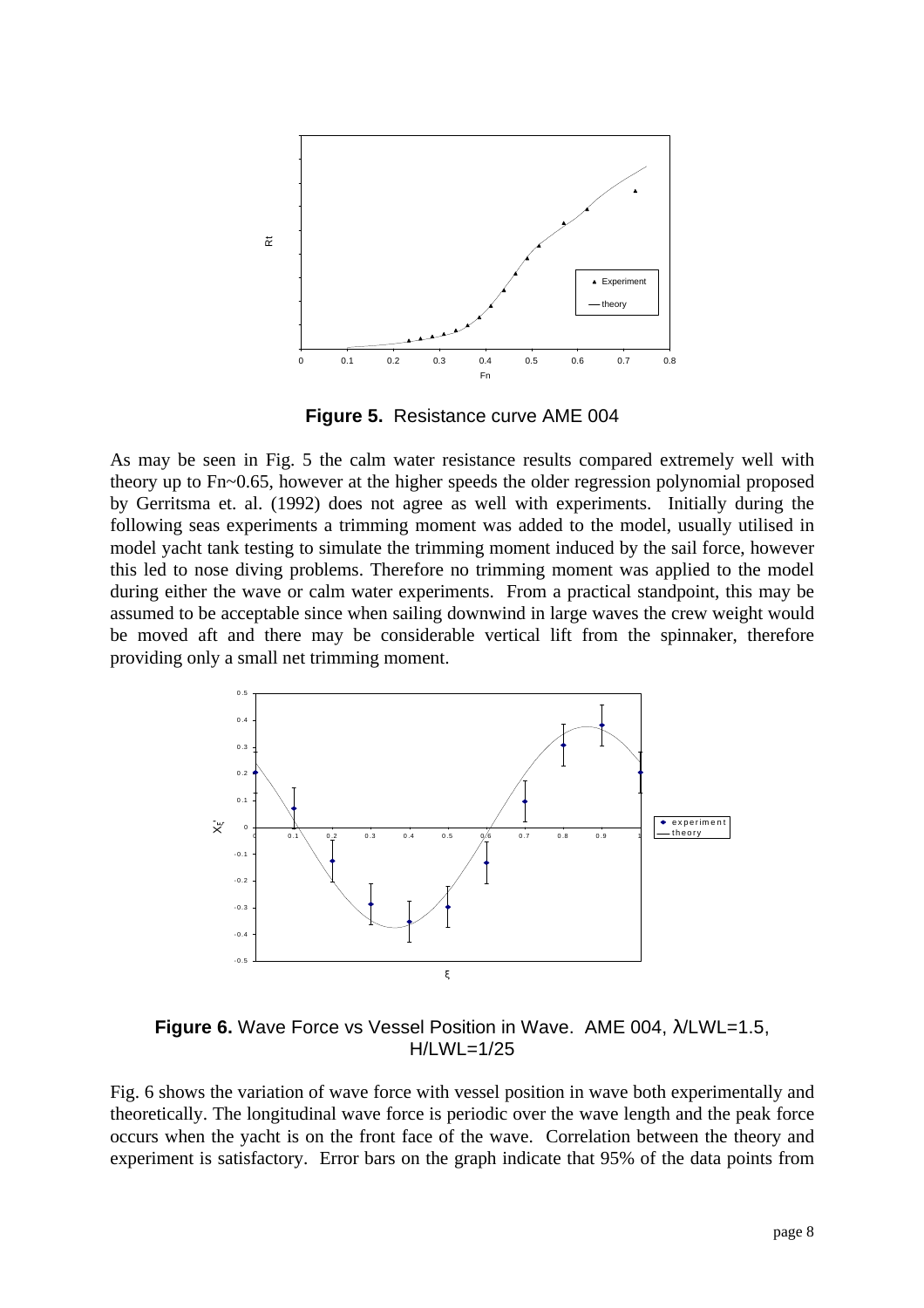the experiment lie within this region. The longitudinal wave induced force is periodic over the wave length and the peak force occurs when the yacht is on the front face of the wave (ξ~0.9). Error bars have been included in Figures 6, 7 and 8 as an indication of the spread of data, however they have been omitted from Fig. 9 and Fig. 10 for ease of interpretation.



**Figure 7.** Peak to Peak Wave Force (X<sub>5</sub>'<sub>peak</sub>) vs (u/C<sub>w</sub>). AME 017 & AME 004, λ/LWL=1.5, H/LWL=1/25.

Fig. 7 illustrates the wave force, for a single wave condition, over a range of encounter frequencies.  $X_{\xi$ peak is the difference between the maximum and minimum wave force experienced by the vessel. Experimental results are not exactly symmetric as found with theory, hence  $X_{\xi$ peak as opposed to maximum wave force has been used to present the results. The results for both models remain fairly constant over the range of encounter frequencies tested. This suggests that, although some dynamic effects appear to be present, it is valid to use the quasi-static assumption in the numerical simulation for the range of encounter frequencies tested. This result also allowed the experiments to be conducted at an encounter frequency of  $u/Cw = 0.87$ , which allowed one full wave length to overtake the model per run.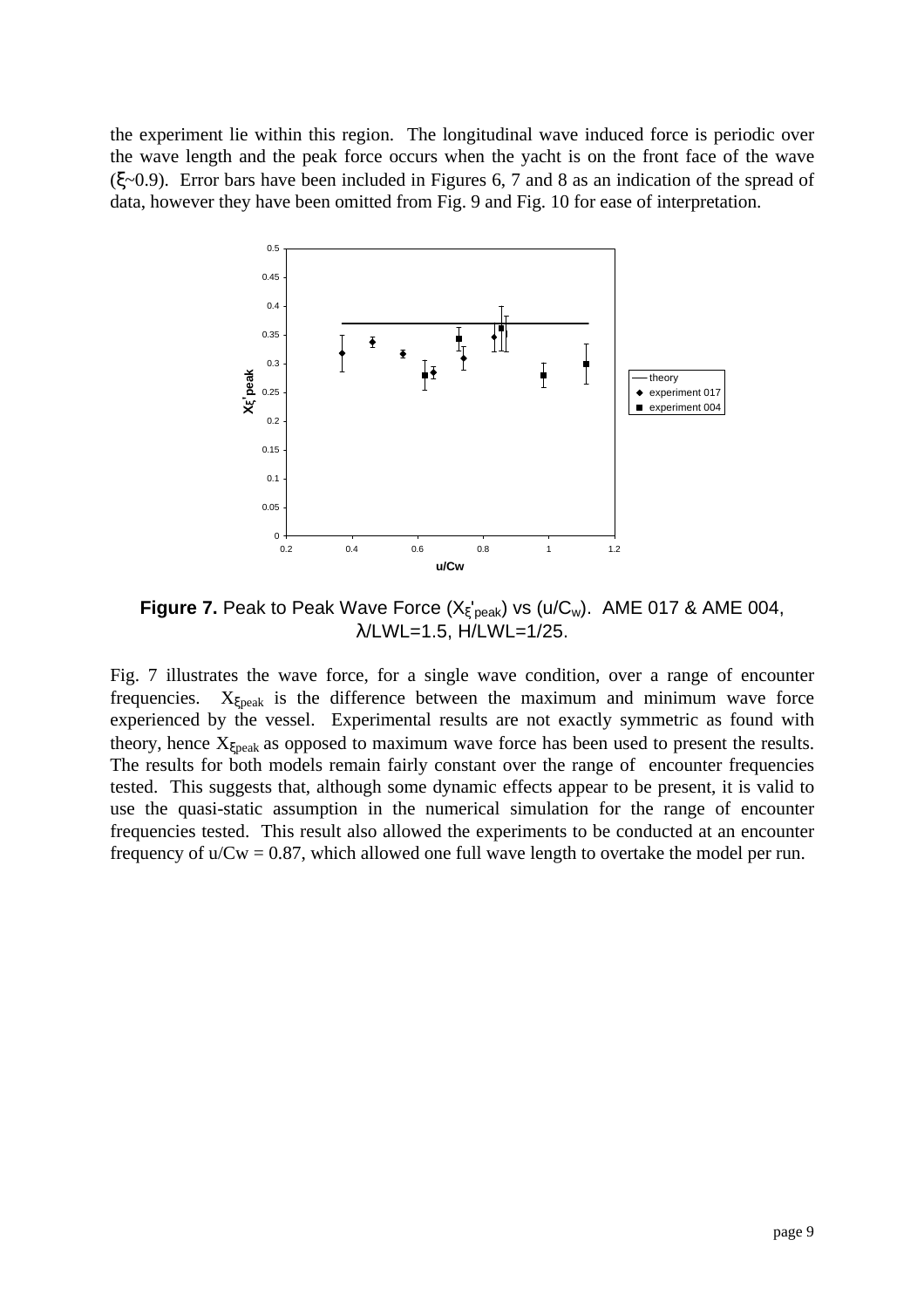

**Figure 8**. Wave force vs Wavelength. AME 004, LWL=1.5m, constant wave height H=0.09m.

The peak wave force as a function of wave length is illustrated in Fig.8. The wave height is constant which implies that the wave steepness varies with wave length. The graph indicates that the maximum wave force, for this particular wave height, is experienced at  $\lambda$ LWL~1.5. This supports studies on the broaching-to of fishing vessels in severe following seas (Tuite and Renilson, 1997, Thomas and Renilson, 1991), where experiments and theory focussed mainly on this region.



**Figure 9.** Wave Force (peak to peak) vs Displacement. AME 004, λ/LWL=1.5,  $H/\lambda = 1/25$ , u/Cp=0.85

As may been seen from Fig.9, wave force increases with displacement and the Froude-Krylov theory predicts this change in wave force relatively accurately. Also shown in this graph is the wave force from the larger AME 004 model (LWL=2.0m), both with and without appendages,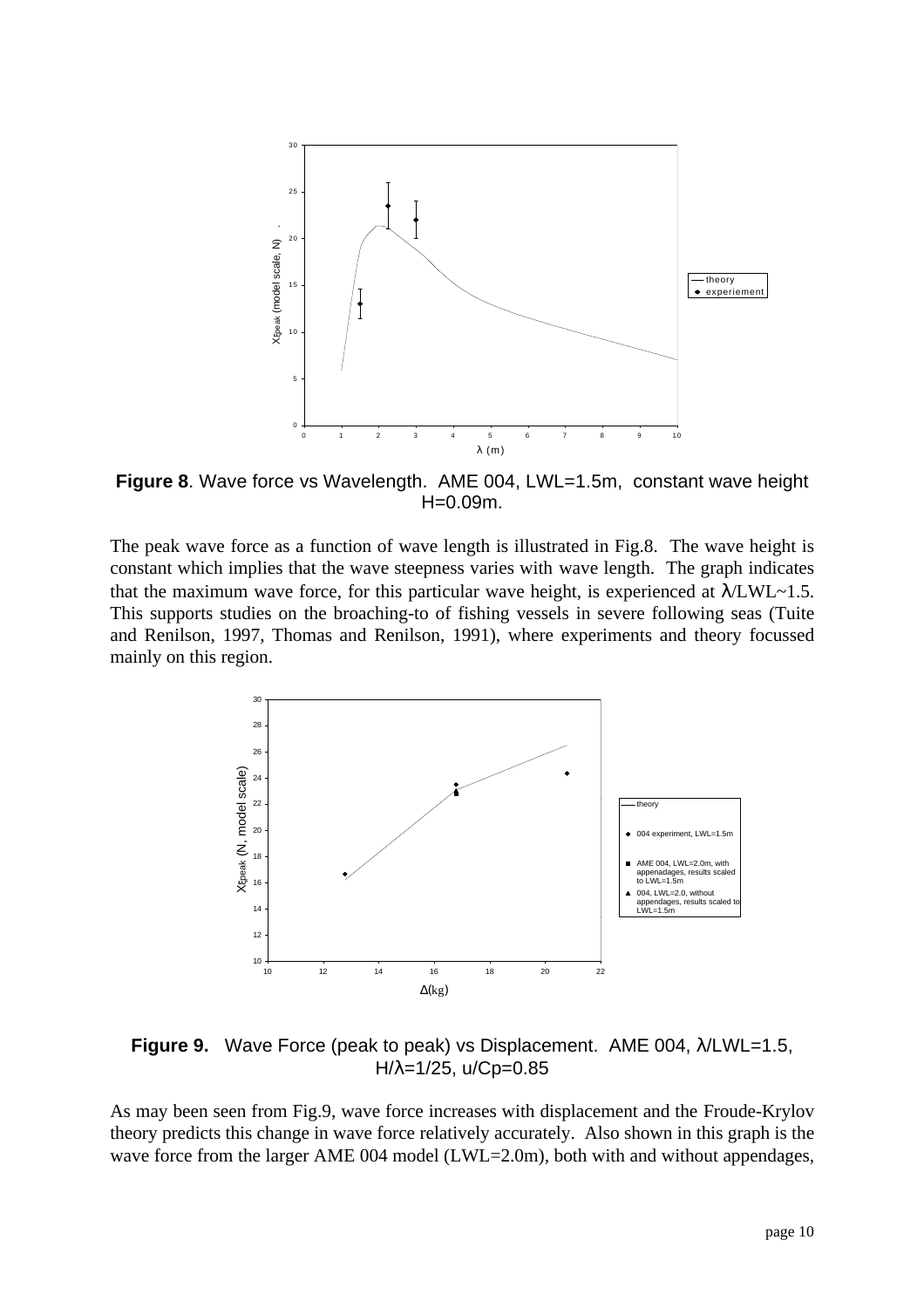scaled down using the non-dimensionalisation method outlined in the nomenclature. The three points at the design displacement agree exceptionally well which indicates that there are no scaling effect problems with utilsing the two different sized models and that the appendages' contribution to the wave force on the vessel is insignificant.

Figure 10 shows the wave force comparison for models 004, 017 and 018 for 3 wave length to vessel length ratios at varying wave steepnesses. The plot demonstrates that for each hull form the wave force increases with wave steepness, and for a constant wave steepness the wave force increases with wave length. The experimental results indicate that 017 experiences a greater longitudinal wave force than 018 in each condition, even though 017 is the model with the deeper, narrower aft sections. The parent model 004 has a wave force between the other two models for each condition except for a wave steepness of 1.5. It should be noted that the differences in wave force between the three hull forms are small when compared with the spread of experimental results. The theoretical results for the three models are too close together to be distinct lines on the plot since the underwater sectional areas of each model are very similar. Although the experimental results indicate that 017 has the largest longitudinal wave force it is necessary to run the simulation, including the calm water resistance results and sail forces, to ascertain the full downwind performance characteristics.



**Figure 10.** Wave Force vs Wave Steepness. 004, 017 and 018.

# **5. CONCLUSIONS**

A numerical model has been developed to simulate the downwind performance of yachts in waves. The resistance and wave force components of this model have been validated through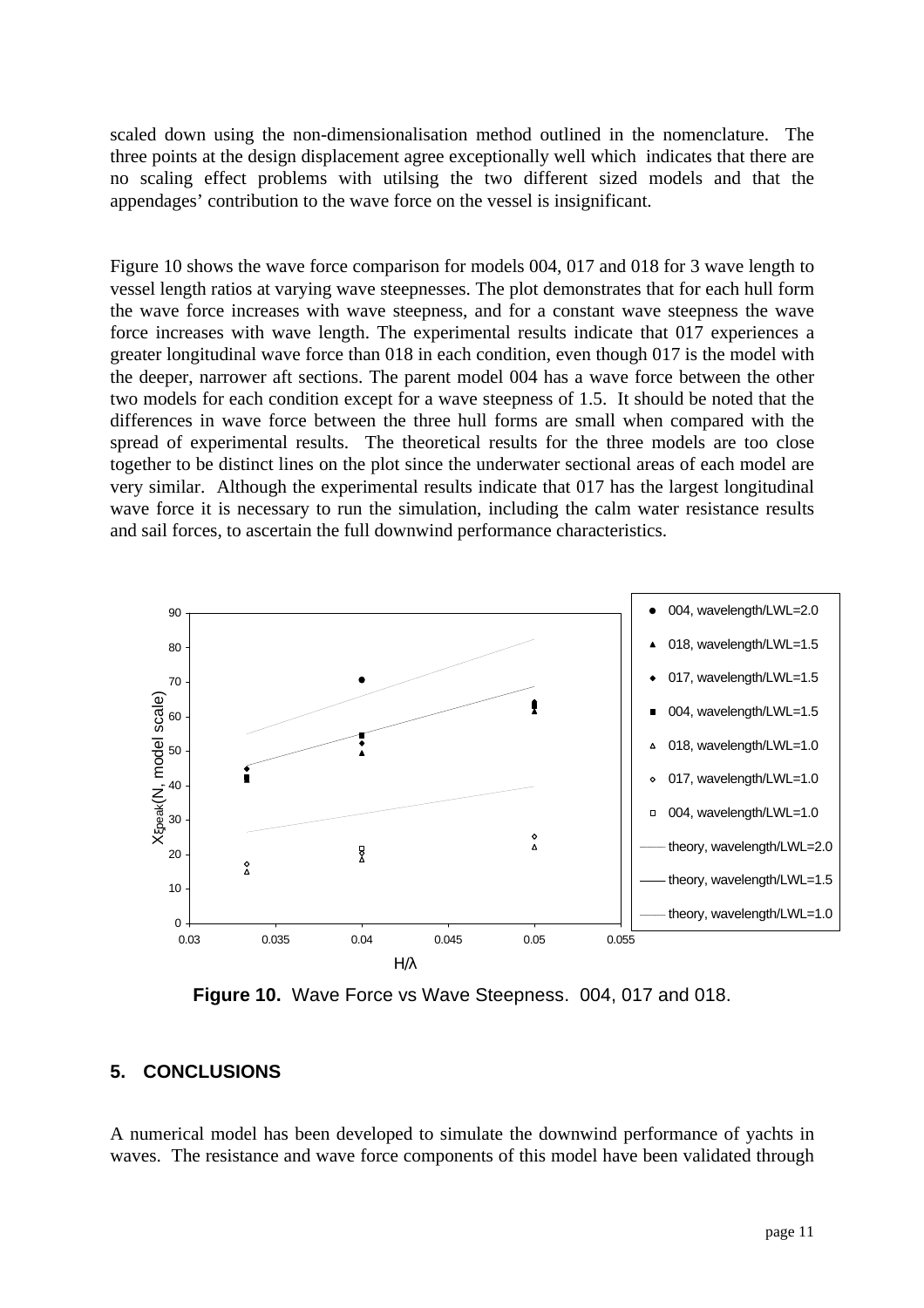a series of towing tank experiments. For the models and wave conditions tested it can be concluded that:

- 1. The calm water resistance numerical model appears appropriate.
- 2. The longitudinal wave induced force is periodic over the wave length and the peak force occurs when the yacht is on the front face of the wave.
- 3. The longitudinal wave force increases with wave steepness.
- 4. The maximum wave force for a constant wave height occurs at a λ/LWL of approximately 1.5.
- 5. The wave force remains fairly constant over the range of encounter frequencies tested, implying that the quasi-steady assumption is valid.
- 6. The appendages' contribution to the longitudinal wave force is insignificant.
- 7. The longitudinal wave force results for the models of the same hull form with varying scale factor correlate well, indicating that scaling effects are negligible.
- 8. An increase in vessel displacement causes an increase in the wave force and correlates well with theory.
- 9. Model 017 experienced a slighter larger wave force than model 018 for all conditions tested. The parent hull, 004, experienced a wave force greater than 017 at  $\lambda$ LWL=1.5, and a wave force between 018 and 017 for all other conditions. The wave force theory was not able to differentiate substantially between the three models.

#### **6. NOMENCLATURE**

| AP               | aft perpendicular                     |
|------------------|---------------------------------------|
| <b>BWL</b>       | waterline beam                        |
| $C_p$            | sail drag coefficient                 |
| $C_p$            | prismatic coefficient                 |
| $C_w$            | T<br>wave phase velocity              |
| <b>DWL</b>       | design waterline                      |
| <i>FP</i>        | fwd perpendicular                     |
| g                | gravity                               |
| H                | wave height                           |
| <b>IMS</b>       | international measurement system      |
| $\boldsymbol{k}$ | wave number $(=\frac{2\pi}{\lambda})$ |
|                  | longitudinal centre of buoyancy       |

|                     | LWL                        | waterline length                     |
|---------------------|----------------------------|--------------------------------------|
|                     | $\boldsymbol{m}$           | mass of yacht (physical mass+added   |
|                     |                            | mass)                                |
|                     | R                          | calm water resistance                |
| $\pmb{\mathcal{T}}$ |                            | aerodynamic thrust provided by sails |
|                     | $\boldsymbol{u}$           | acceleration in x direction          |
|                     | $\boldsymbol{\mathcal{U}}$ | velocity in x direction              |
|                     | $V_{wa}$                   | apparent wind velocity               |
|                     | X                          | surge force                          |
|                     | $X_{\rm m}$                | surge force measure on model         |
|                     | $X_{\rm w}$                | distance from wave crest behind      |
|                     |                            | vessel to transom                    |
|                     |                            |                                      |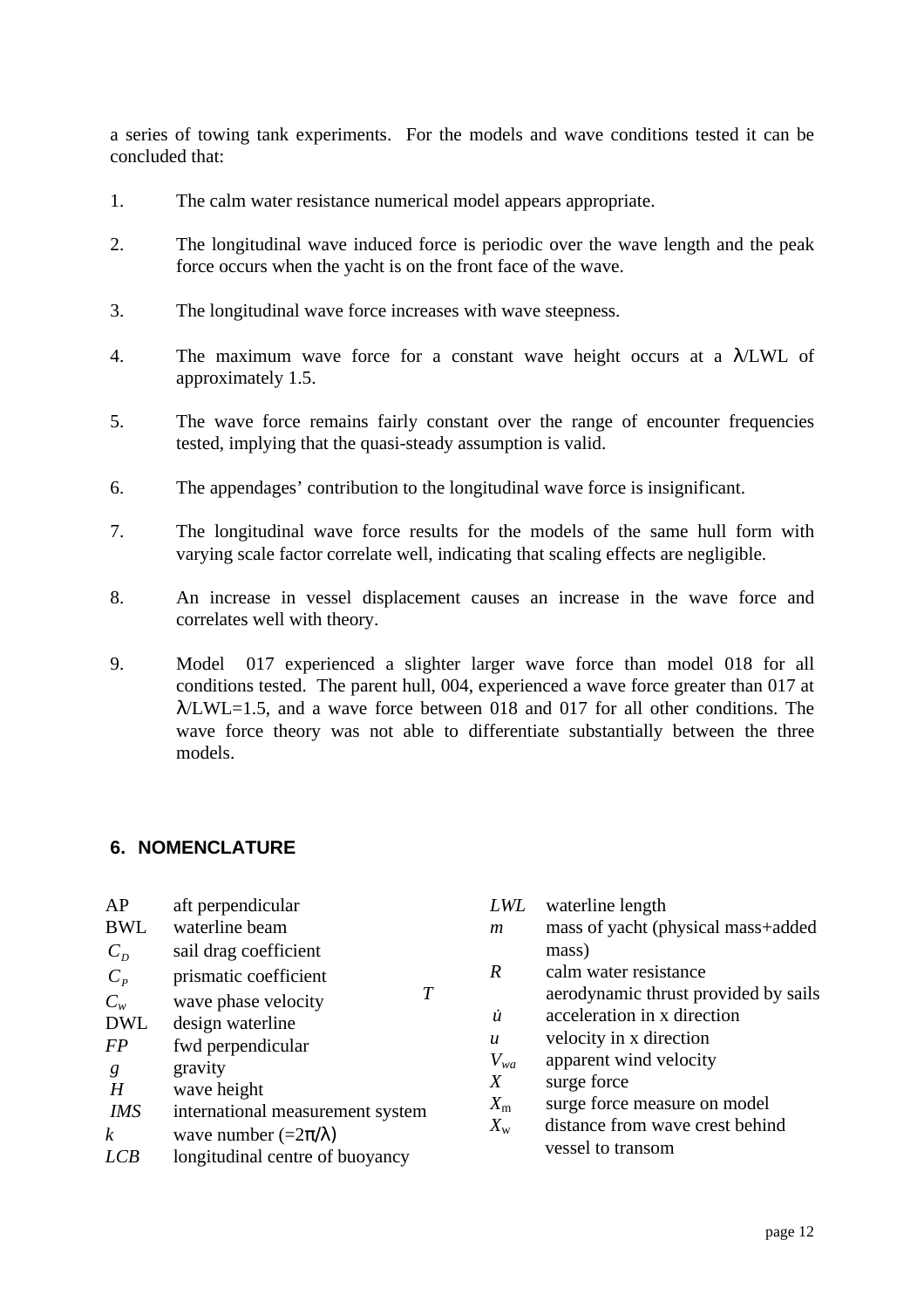| $\chi_{_W}$                                                          |                                                                          | distance from transom to section                                            | $\mathbf{r}_a$                            | air density                                                                     |
|----------------------------------------------------------------------|--------------------------------------------------------------------------|-----------------------------------------------------------------------------|-------------------------------------------|---------------------------------------------------------------------------------|
| $X_{\mathbf{x}}$<br>$X_{\text{xpeak}}$<br>$\Delta_c$<br>$\mathbf{r}$ | under consideration.<br>pos.<br>canoe body displacement<br>water density | surge force as a function of wave<br>$peak(max)$ to $peak(min)$ surge force | $\boldsymbol{X}$<br>λ<br>$\mathbf n$<br>Z | non-d distance from wa<br>transom<br>wave length<br>viscosity<br>wave amplitude |
|                                                                      |                                                                          | Non-dimensionalisation methods:                                             |                                           |                                                                                 |
|                                                                      | 1.                                                                       | Wave induced surge force                                                    |                                           | $X_{x}$<br>$0.5 \cdot \mathbf{r} \cdot BWL \cdot H \cdot C_{w}^{2}$             |
|                                                                      |                                                                          |                                                                             |                                           |                                                                                 |

3. Vessel position in wave

2. Vessel velocity

$$
X_x = \frac{X_x}{0.5 \cdot \mathbf{r} \cdot BWL \cdot H \cdot C_w}
$$

*x* non-d distance from wave crest to

$$
Fn = \frac{u}{\sqrt{g \cdot LWL}}
$$

$$
x = \frac{X_w}{I}
$$

# **7. REFERENCES**

Acevedo, M.L., Mazarredo, L., Editors (1957) Eighth International Towing Tank Conference, Proceedings, Madrid.

Claughton, A. and Handley P. (1984)

"An investigation into the stability of sailing yachts in large breaking waves" University of Southampton, ship science report No. 15.

Du Cane,P. and Goodrich, G.J. (1962), "The following sea, Broaching and surging" Trans. RINA, Vol 104.

Gerritsma, J., Keuning, J.A., Versluis, A. (1993), "Sailing Yacht Performance in Calm Water and in Waves", 11th Chesapeake Sailing Yacht Symposium, Annapolis, USA

Grim O.K. (1962), "Surging motion and broaching tendencies in severe following seas" Davidson Laboratory Report R-929.

Hazen G.S. (1980), "A model of sail aerodynamics for diverse rig types", New England Sailing Yacht Symposium.